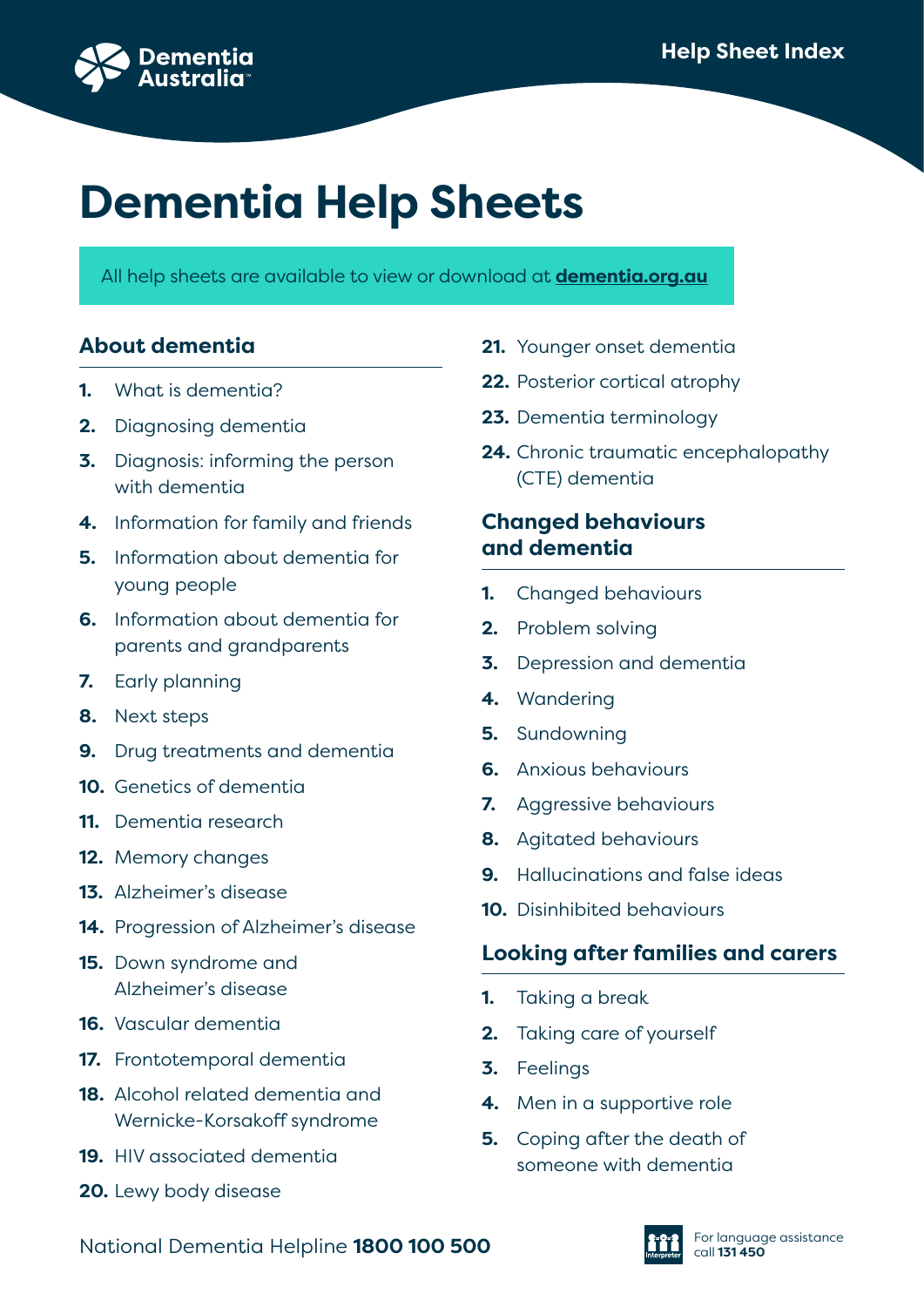

#### **Caring for someone with dementia**

- **1.** Communication
- **2.** Therapies and communication approaches
- **3.** Safety issues
- **4.** Caring for someone who lives alone
- **5.** Activities
- **6.** Making the most of respite care
- **7.** Driving
- **8.** Travelling
- **9.** Working with doctors
- **10.** Going to hospital
- **11.** Pain
- **12.** Eating
- **13.** Nutrition
- **14.** Dental care
- **15.** Dressing
- **16.** Sleeping
- **17.** Hygiene
- **18.** Continence
- **19.** Intimacy and sexual issues
- **20.** Later stages of dementia
- **21.** Palliative care

#### **Residential care and dementia**

- **1.** Residential aged care
- **2.** Choosing a residential aged care home?
- **3.** Caring partnerships
- **4.** Good care in a residential aged care home
- **5.** Coping with placement

## **Information for people with dementia**

- **1.** About you... what is dementia?
- **2.** About you... early planning
- **3.** About you... looking after yourself
- **4.** About you... driving
- **5.** About you... living alone
- **6.** About you... feelings and adjusting to change
- **7.** About you... keeping involved and active
- **8.** About you... talking about the diagnosis
- **9.** About you... talking with your doctor
- **10.** About you... making employment decisions

#### **Dementia-friendly environments**

- **1.** Adapting your home
- **2.** How can supportive aids help?
- **3.** How to design dementia-friendly care environments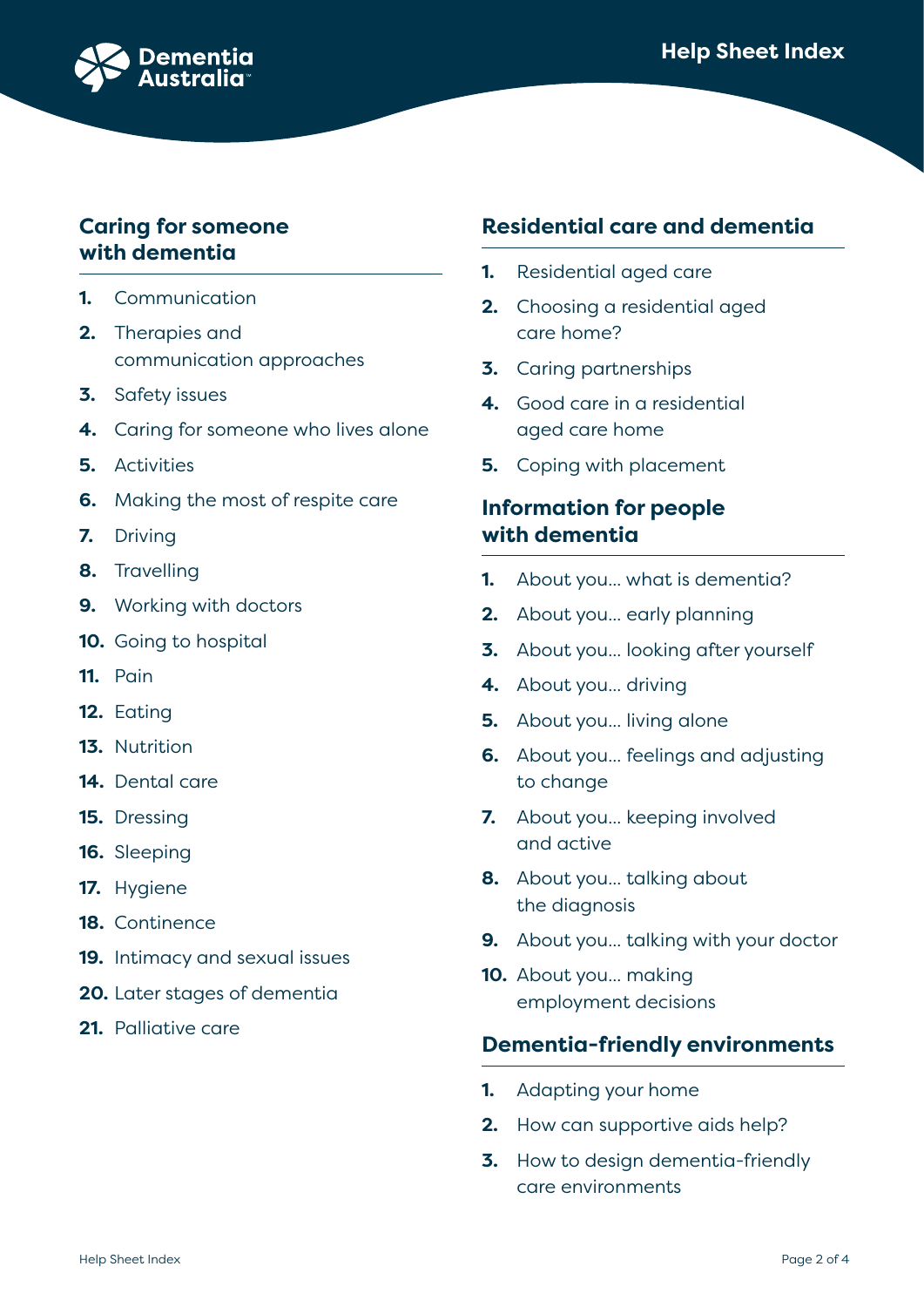



## **Aboriginal and Torres Strait Islander people**

- **1.** What is dementia?
- **2.** Diagnosing dementia
- **3.** Information for family and friends
- **4.** Memory changes
- **5.** Alzheimer's disease

## **Lewy body disease**

- **1.** Lewy body disease an overview
- **2.** Cognitive (thinking) changes in Lewy body disease
- **3.** Neuropsychiatric (behavioural) changes in Lewy body disease
- **4.** Motor (physical) changes in Lewy body disease
- **5.** Autonomic (involuntary function) changes in Lewy body disease
- **6.** Lewy body disease information for family and friends
- **7.** Lewy body disease information for home care workers
- **8.** Lewy body disease information for community respite workers
- **9.** Lewy body disease information for acute care workers
- **10.** Lewy body disease information for care facilities

## **Younger onset dementia**

- **1.** Younger onset dementia an overview
- **2.** Planning ahead: Decision making capacity and the law
- **3.** Attention and memory
- **4.** Language and communication
- **5.** Addressing challenges
- **6.** Employment
- **7.** Health, wellbeing and lifestyle

#### **Other information**

- **1.** Mild Cognitive Impairment (MCI)
- **2.** Living with dementia in retirement villages
- **3.** Home care for people living with dementia
- **4.** Hearing loss and dementia

#### **Tips to assist social engagement**

- **1.** Tips for friends
- **2.** Tips for visiting
- **3.** Tips for holiday cheer
- **4.** Tips for art at home
- **5.** Tips for music at home
- **6.** Tips for caring from a distance